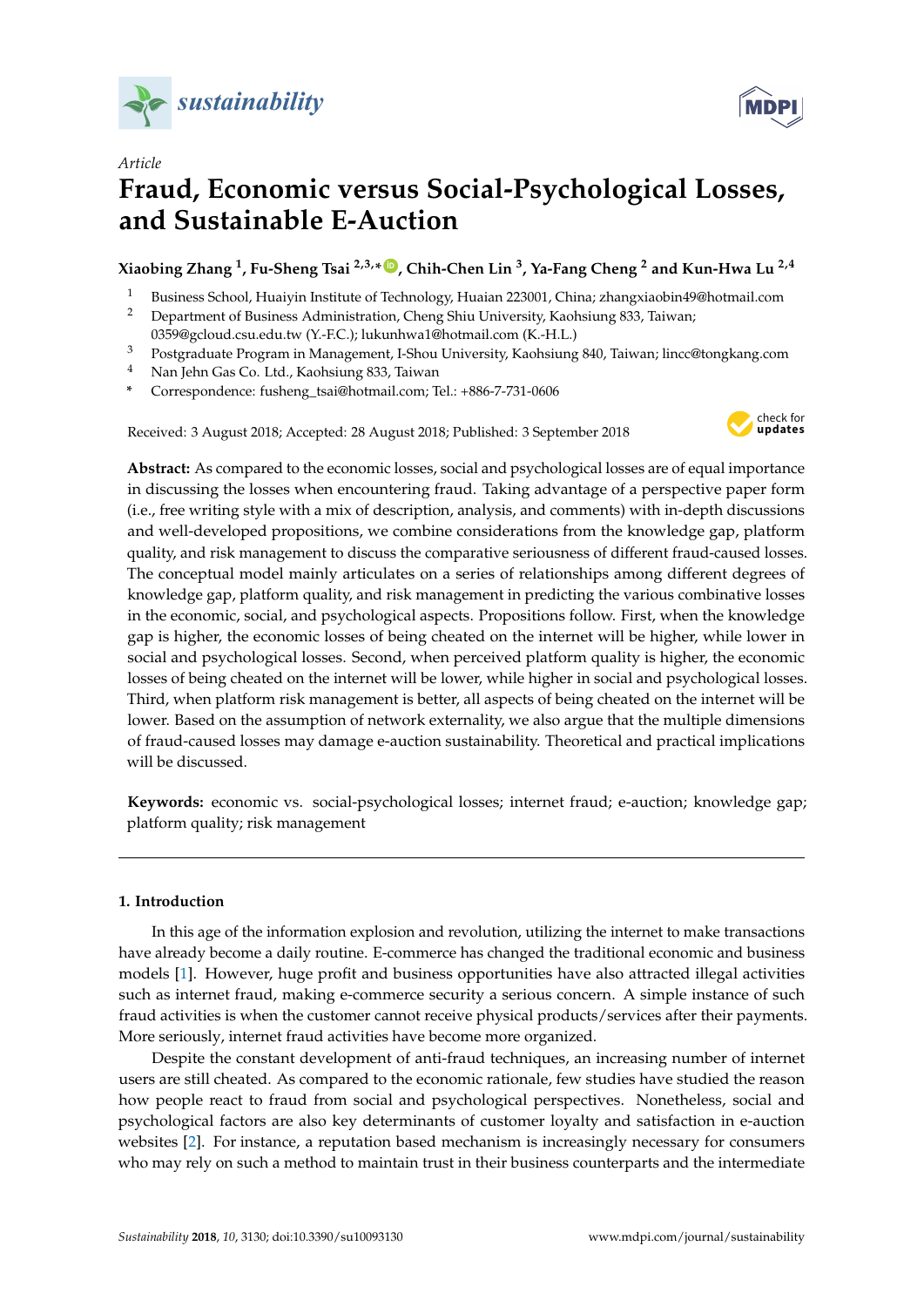platform in e-auction context [\[3](#page-10-2)[,4\]](#page-10-3). Hence, the discussion of social-psychological losses in comparison with economic counterparts is very critical.

To our knowledge, extant studies have either discussed economic, social, *or* psychological losses alone, or they have largely focused on economic ones. So far, fewer have contributed to an integrative discussion of the influences of an antecedent (e.g., the knowledge gap proposed here) on economic and social-psychological losses in a comparative manner. Thus, the objective of this conceptual piece is to offer an integrative discussion of those distinctive but highly related issues to form a systematic understanding of the interdependence of the three major antecedent factors on the economic versus socio-psychological losses from e-auction fraud.

The present study investigates the abovementioned issue from an integration of three perspectives: website characteristics, knowledge gap between cheater and cheated, and risk management. We argue that, to offer an integrative view, a framework that incorporates website attributes, knowledge gap, and risk management is necessary for a discussion of economic versus non-economic losses. The reasons could reside in the interrelationships among the three important factors in causing potential losses in e-commerce contexts. First, the popularity and convenience of the internet has increased the participation of consumers in internet shopping. However, in many websites, the characteristics of the websites perceived by consumers will affect consumers' perception of the website and even the consumers' Internet consumption behavior. The perceived website characteristics, which includes "site security", "web reliability", "internet shopping convenience" demonstrate consumers' personal awareness of the site. Website characteristics influence and are influenced by the other factors proposed here. For example, Lu and colleagues [\[5\]](#page-10-4) proposed that trustworthiness leads to consumers' higher evaluation of an e-auction site's friendliness, functionality and interactivity. Secondly, the knowledge gap should be considered. Fundamentally, internet fraud has an ontology of dyads of persons whose interaction is constructed on a basis of cheating and cheated behaviors. In such a premise, studies should know more about the phenomenon of internet fraud from an interactive viewpoint—that is, analyzing both sides of a dyad of persons. Meanwhile, internet-relevant knowledge has become the source of value and advantages for an individual in the knowledge economy. Past studies have largely focused on exploring either the knowledge possessed by fraudsters or of internet users being cheated during e-commerce. However, research results were often inconsistent, and even contrary to the effect that knowledge level can bring to users. For example, it has been reported that there is still a high proportion of highly educated people who have a high level of knowledge about the internet but are still being cheated by fraudsters. This shows the importance of studying knowledge issues in the context of internet fraud from a relative knowledge gap perspective. In the past, studies on the knowledge gap/distance (or heterogeneity if adopting a triad or group level of analysis) focused more on intraorganizational entity in the physical world. Yet, such an imperative has not been researched a lot in the context of the cyber world. Thirdly, the internet has revolutionized the way individuals and businesses freely share information. Individuals have gained the ability to purchase and sell goods and services online on the internet while online stores have become ultra-convenient, accessible, and most of all, speedy from a variety of devices and reputable online retailers, including EBay, Alibaba and Amazon [\[6\]](#page-10-5). According to Mpinganjira [\[6\]](#page-10-5), the internet has made it possible for these online stores to conduct their commercial transactions electronically, a phenomenon that is widely known worldwide as e-commerce. However, there have been a lot of risks for the managers of online stores associated with management that have resulted in economic and non-economic losses. To managers, the risk has been to manage the problems that result from e-commerce fraud. For instance, Gregg and Scott [\[7\]](#page-10-6) state that in an auction website such as the popular EBay, the risk to the managers is that the online shoppers may be overcharged by sellers to cause economic losses. This may lead to them leaving the auction website, and thus, lead to a reduction in profits.

Therefore, the website characteristics, knowledge gap between cheater and cheated, and risk management are vital factors that show how economic losses in the context of e-commerce occur.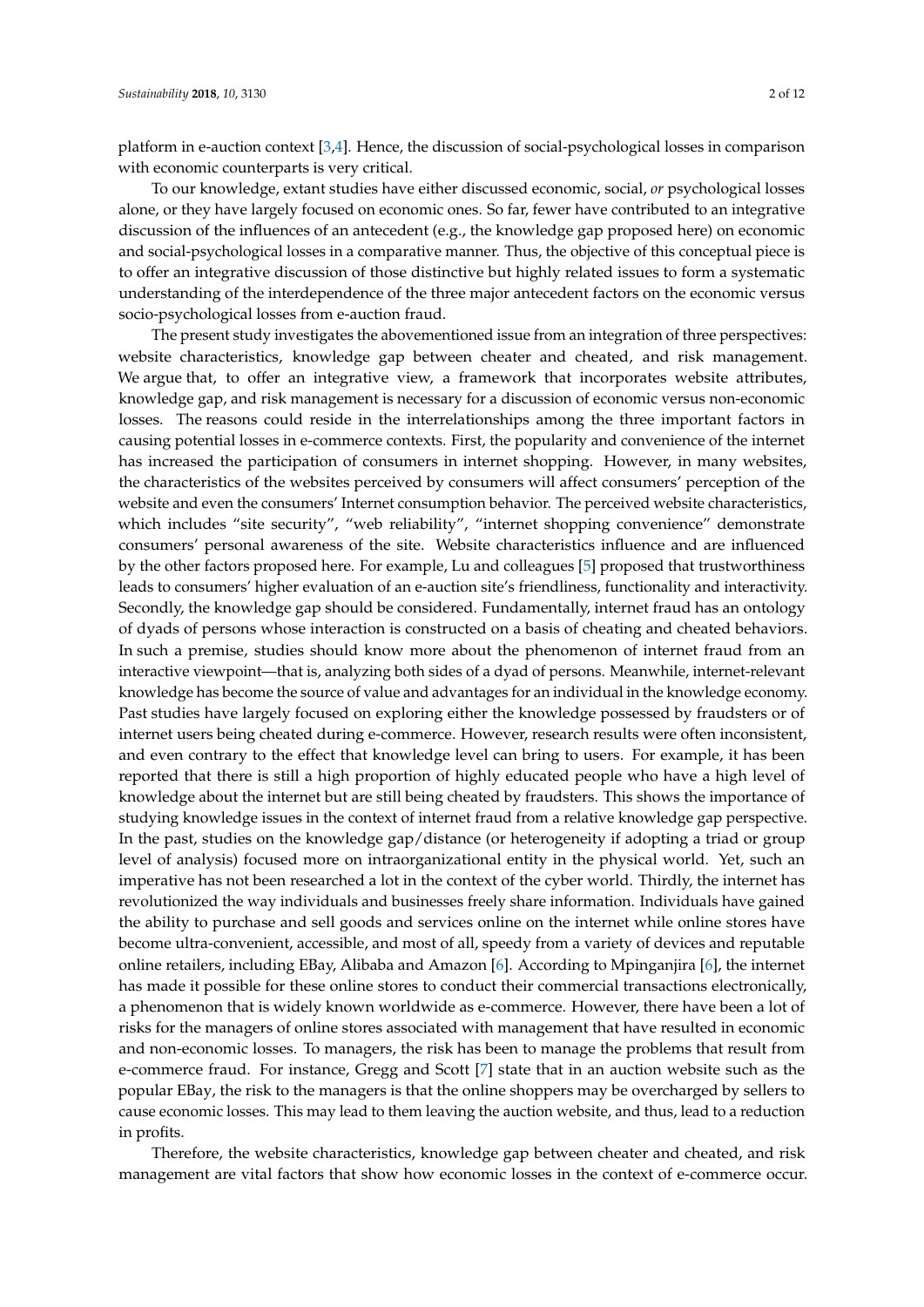As such, the discussion will focus on these factors in addition to e-commerce auction as another factor and their sustainability. Such discussion could generate impact on the relevant literature in the following ways. First, a systematic articulation for the non-economic losses in the context of internet fraud could call for more comprehensive consideration when researching fraud losses. Second, the integration of the three perspectives offers a good reference when researching on the comparative seriousness of different losses cause by fraud. Third, our conceptual framework could stimulate empirical studies in related imperatives discussed here.

## **2. Literature Review and Proposition Development**

### *2.1. Internet Auction Websites*

We define e-auction sustainability as a persistently good state of maintaining an e-auction business relationship between buyers and sellers. An auction website refers to a shared online space where buyers and sellers go through traditional physical-space bidding procedures with the support of web technology [\[8\]](#page-10-7). The main function of the auction website platform is to provide information about the seller and their goods sold to the bidder offering a heist incentive [\[9\]](#page-10-8). An online auction has the advantage of convenience [\[10\]](#page-10-9), time-saving [\[11\]](#page-10-10), higher diversity in product and services, and unlimited to weather and other physical environmental conditions [\[12\]](#page-10-11), etc.

It is widely welcomed by consumers, thus grows faster than the traditional auction market [\[13\]](#page-10-12). Due to this, Beam, and Segev [\[14\]](#page-10-13) claimed that a good and standard online auction environment must contain features, including product images, detailed text descriptions, price comparison mechanisms, clear norm, and guidance for transactions. It is such features that Klein and O'Keefe (1999) [\[13\]](#page-10-12) pointed out that the internet platform as an auction medium is easier to use to start because of low entry barriers, low construction costs, low distribution cost, and synchronized transactional information.

While these auction websites, also known as e-auction platforms are easy to start, they need to be aligned to key business processes and stakeholders [\[15\]](#page-10-14). One of these key business processes is value proposition. Value proposition based on precise understanding of consumer needs is critical for an e-auction website's profitability [\[15\]](#page-10-14). Tu and colleagues [\[2\]](#page-10-1) found that the ease of use as website design quality is a value proposition that is essential to customer loyalty and satisfaction in commercial online auctioning services. However, often, the consumer costs or lossesare due to private or idiosyncratic information/knowledge, which legitimizes our concern of the variable of knowledge gaps [\[16\]](#page-10-15). Such knowledge like how to use these e-auction websites safely is what create knowledge gaps [\[9,](#page-10-8)[13\]](#page-10-12).

## *2.2. Internet Fraud*

Cybercrime is a new type of crime that is due to the development of information, with different characteristics to traditional forms of crime. In general, internet fraud has the following features: white-collar crime, professional and operational, high degree of losses, high continuity of activities, separation of time and place, technical difficulties in investigation and prosecution, and light penalties.

Internet fraud practices generally include the following: for example, scammers use counterfeit e-mail to defuse the network user's credit card number and other financial information, the use of so-called phishing practices. More representative environments where internet fraud may happen are: online auction platform-cut the standard fraud or false bid; fake network services/false e-commerce shopping sites; real fraud. Since 2004, online games have appeared to be fraudulent in the case of virtual treasure, even more than the amount of fraud that has occurred on online shopping sites. Internet fraud began to appear in online chat rooms in about 2005, asking the victim to send money to the automatic transaction machines (ATM). Criminals also began to use a well-known site in the name of the construction of a pseudo-site, so that consumers in the purchase of selected goods provide personal information, and accidentally fell into the trap; after tracing, it was found that criminals implanted Trojans and other malicious programs. Internet auction merchandise has been the most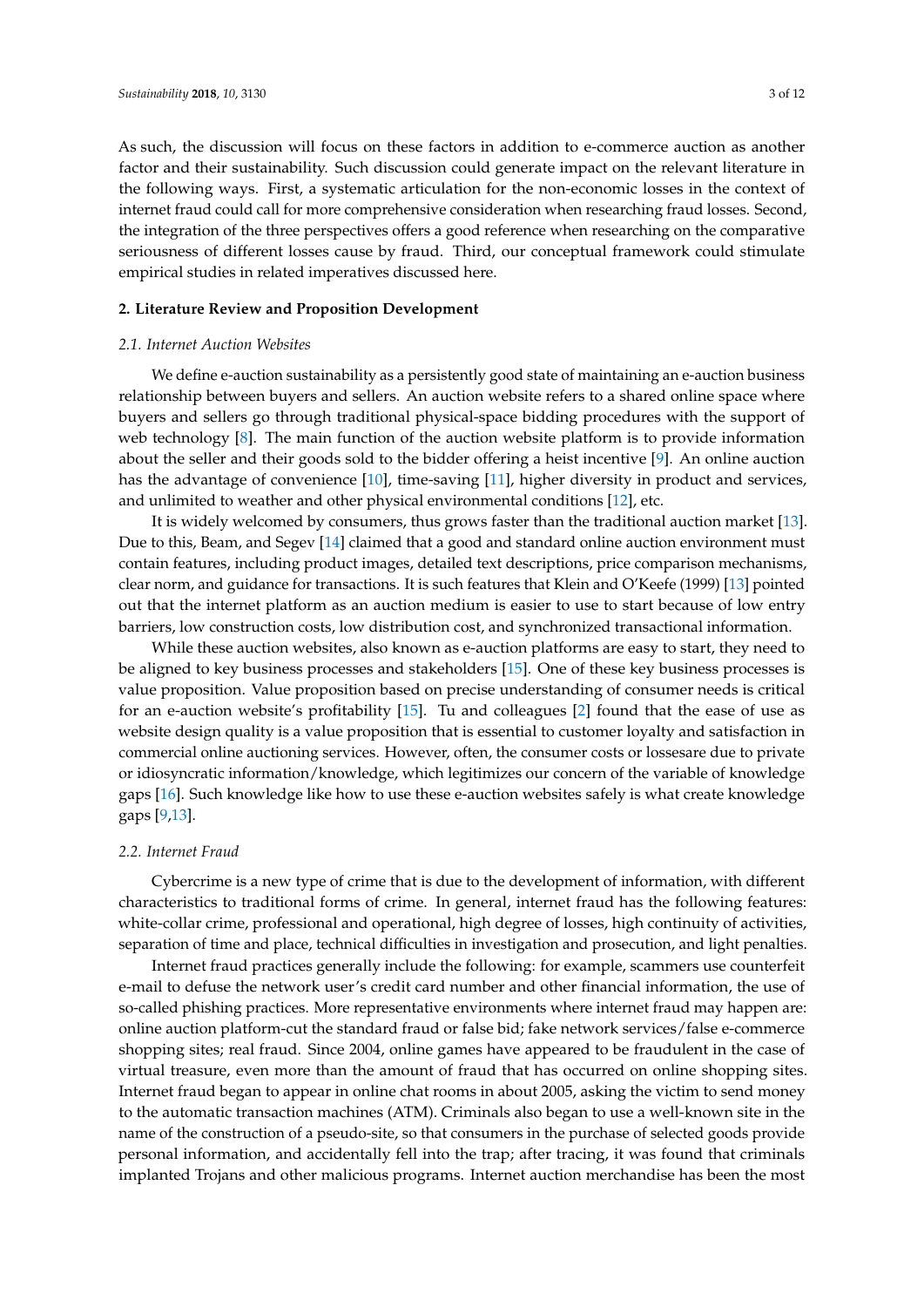convenient and prosperous channel, yet with hidden crisis and negative impact. In these virtual store transactions, product and information are in separation [\[17\]](#page-10-16). That is, buyers need to rely on the auction trading page's texts or picture narrations to know about the product information. This phenomenon makes the buyer over-reliant on the seller's words. Consumers using the virtual store may encounter illegal sellers' fraud: (a) False description: seller text or picture narrative and entity does not match. (b) Illegal bidding, driving up prices: a string of fake buyers participating in the bidding, take the opportunity to drive up prices. (c) Fake sellers drive up prices: fake sellers use the same product fake trading, take the opportunity to drive up the price. (d) Additional fees: trading is not clear, additional charges, such as: freight and so on. (e) The source of the goods is unknown: the source of the goods sold by the illegal seller have a mark that is not clear. (f) Credit card information is stolen [\[18\]](#page-10-17).

More seriously, because of the nature of e-auctions, including higher anonymity, a huge amount of transactional opportunity, and low entry cost, fraudsters like to build frauds in auction activities [\[19\]](#page-10-18). Basically, internet fraud in e-auction happens when the winner(s) of the auction do not receive what s/he should expect to receive [\[20\]](#page-10-19).

# *2.3. Social-Psychological Losses from Internet Fraud*

In addition to economic losses from internet fraud, there should be serious concern about the social and psychological losses. Simply and practically, often those being cheated in an e-auction activity are 'winners' of a bidding or auction, but they are eventually 'failed' in fulfilling their expectation of being a winner and even have economic losses. In such a situation, it is inevitable that the social and psychological state of those being cheated is hurt. Methodologically in research of relevant studies, the number of those embarrassed about being cheated who are not willing to be studied might even be underrepresented [\[20\]](#page-10-19), which provides practical evidence for the non-economic losses. Knowing so, however, there are relatively fewer systematic studies of those being cheated from the social psychological perspectives. Consumer losses can go beyond the financial to the non-monetary level (i.e., social-psychological). The psychological loss of online fraud can be discussed from three aspects: trust, self-esteem and emotion. First, the impact of fraud on trust. Luhmann [\[21\]](#page-10-20) mentions that trust is a way to solve specific risk problems, and trust must be obtained from the familiar world, and the promotion of trust becomes the key to the success of buyers and sellers one. Ganesan [\[22\]](#page-10-21) suggests that the two facets of trust are "reliable" and "benevolent". In a risky situation, the trustee will rely on the experience of the trustee in the past, or in the absence of any interactive experience. The information provided by the third party and the information obtained in the initial interactive experience generate trust. The behavior of online transactions may give consumers the risk of uncertainty, so consumers fear that the mentality of fraud has affected a considerable degree of trust. Mayer et al. [\[23\]](#page-10-22) also believe that trust can occur at a high degree of risk, uncertainty, and lack of understanding or incomplete information on both sides of the transaction. Trust is of special importance of consumer satisfaction in online auctions [\[2\]](#page-10-1). Consumers will be afraid of the fact that internet trading behavior is not conducive to their own losses or damage.

Second, the impact of fraud on self-esteem. In the face of internet fraud, those being cheated would often feel a negative self-image, being afraid to talk about the fraud experience publicly, and then suffer from damage to their self-esteem. Thus, most of the victims have low self-worth and high anxiety, and it is therefore easy to experience a sense of isolation, self-depreciation, camouflage intention [\[24\]](#page-10-23). If the psychological level of the person who is scolded by the fraudster is not properly relieved or treated, the psychological trauma will produce a psychological imbalance after the fraud.

Thirdly, the impact of fraud on emotional disorder. Ellis [\[25\]](#page-10-24) argues that emotion is a complex state of human response and perception, and is a state of cognitive-perception. Lazarus [\[26\]](#page-10-25) also argues that emotion is a complex psychological process and puts forward the emotional theory model of "cognition–motivation–relationship", that emotion is a product of interaction between individual and environment, positive and negative emotions are two sides Events, circumstances, personal assessment and processing results. Many scholars and much research have pointed out that in the case of internet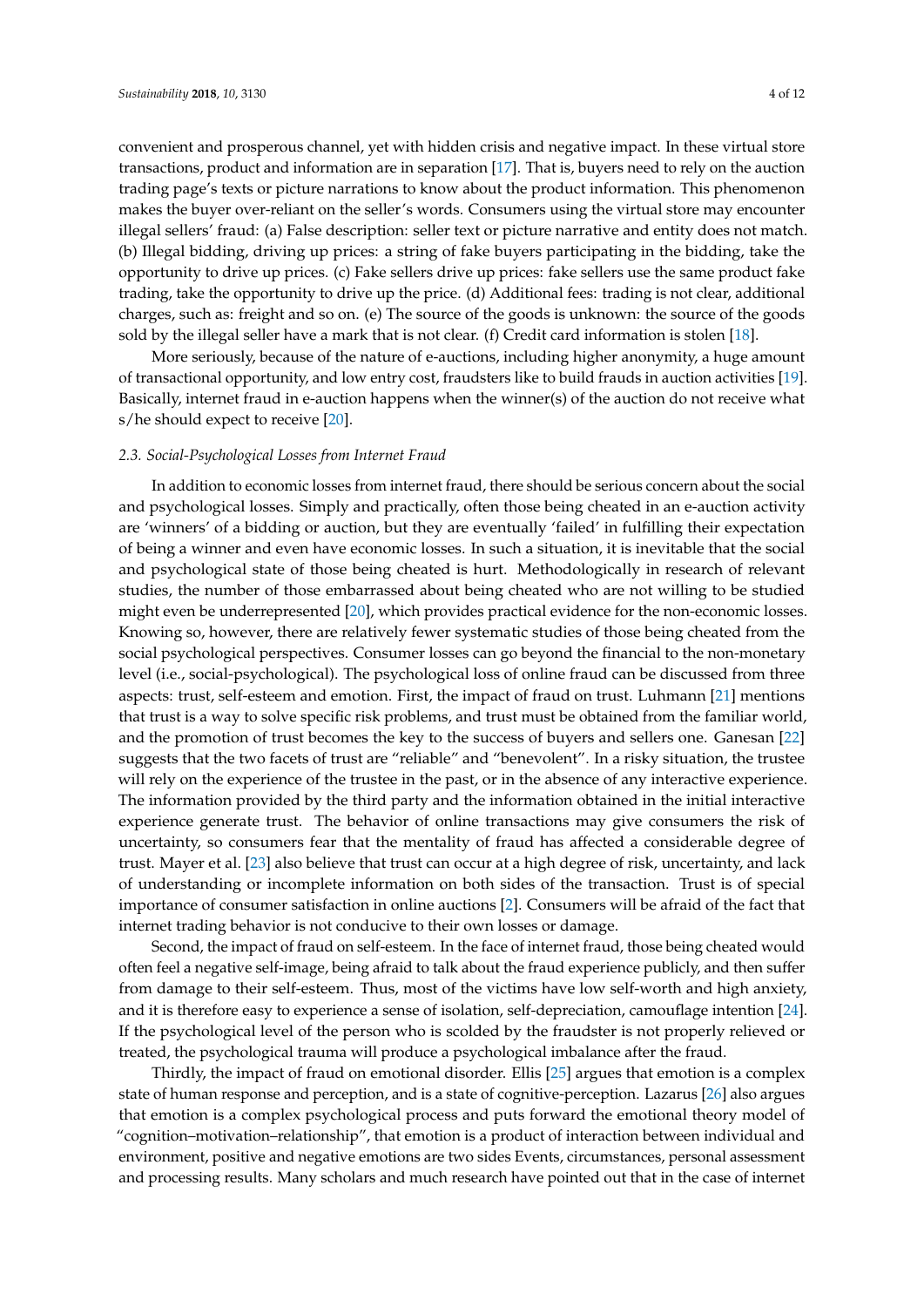fraud, negative emotions in the majority of cases, not a single type of appearance but often several emotions, will "cluster", be "composite" and coexist in other ways.

**Proposition 1.** *Beyond economic losses caused by internet fraud, there may also be social and/or psychological losses in terms of trust, self-esteem, and emotional disorders.*

# *2.4. Knowledge Gap*

The emergence of new media has changed the cultural characteristics, meaning and influence of the old media [\[27,](#page-10-26)[28\]](#page-11-0). Compared to the increase in the use of the internet population, other media users are relatively reduced. Different media users are not equal, creating a knowledge gap. Donohue et al. [\[29\]](#page-11-1) summed up the five factors that led to the knowledge gaps; differences in communication skills: communication skills that produce information asymmetries that lead to the knowledge gap; knowledge storage: differences in time and space where knowledge is stored, as well as storage methods that may cause knowledge gap results; network link: higher socioeconomic class, more relevant and diverse interpersonal network link, resulting in high knowledge gaps; selective reception: the face of multiple information, selective contact, reception and storage that lead to variation in interpretations and thus knowledge gap; media system: the decision of media systems in releasing varieties of information leading to knowledge gap.

Information asymmetry is one that should be minimized to reduce the likelihood of internet fraud [\[20\]](#page-10-19). This means that a large gap in knowledge levels of buyer and seller in an e-auction relationship may lead to an environment for the easy implementation of fraud. The level of knowledge of scammers can be measured as computer and internet skills, online system operating experience, fraudulent experience, eloquence, legal knowledge, and fraud organization membership. The victim's knowledge level assessment can be done with: computer and network-related information, understanding of existing fraud practices, online shopping experience, experience of being cheated, information update ability, interpersonal network as information sources.

In the above classification, the probability of being defrauded depends on the degree of knowledge gap. Knowledge economy literature has told us that people with a higher level of knowledge expertise can authorize their profession to obtain higher economic return and profits. Nonetheless, few have formally hypothesized on how the cheated persons would respond to fraud in his/her minds. The knowledge gap becomes extremely vital when the cheater (scammer) and the cheated (victim) meet in an e-commerce platform, such as eBay and Amazon [\[7\]](#page-10-6). When the knowledge gap is higher, the scammers and the cheated persons have a large gap in the understanding of the fraud. If the knowledge levels of the scammers and the victims are comparably close, it is not necessarily affected; that is, the probability of fraud is lower. Often, the lower educational level of a victim means that fraud is not fully understood and the operation is not familiar, easily leading to incorrect decisions regarding spending or payment resulting in high monetary (economic) losses [\[30,](#page-11-2)[31\]](#page-11-3).

Usually, when people possess lower levels of capability or knowledge, their self-consciousness from such social comparison can suppress their expectation of things, including their transactions via the internet. When the knowledge gap is higher, the scammers are knowledgeable but the knowledge level of the cheated is insufficient, the psychological loss of the fraud felt by the cheated persons is lower, and the psychological loss will be lower [\[32\]](#page-11-4).

However worse, when the cheater has a higher knowledge of scamming people on e-commerce platforms through fraudulent experience of acquiring personal information, such as bank account numbers and the cheated person does not have a higher knowledge of how the cheaters do this, the cheated person is likely to experience significant economic losses in terms of theft of money from their bank account.

**Proposition 2.** *The higher the knowledge gap, comparatively, the higher the economic losses and lower social-psychological losses of users when being cheated.*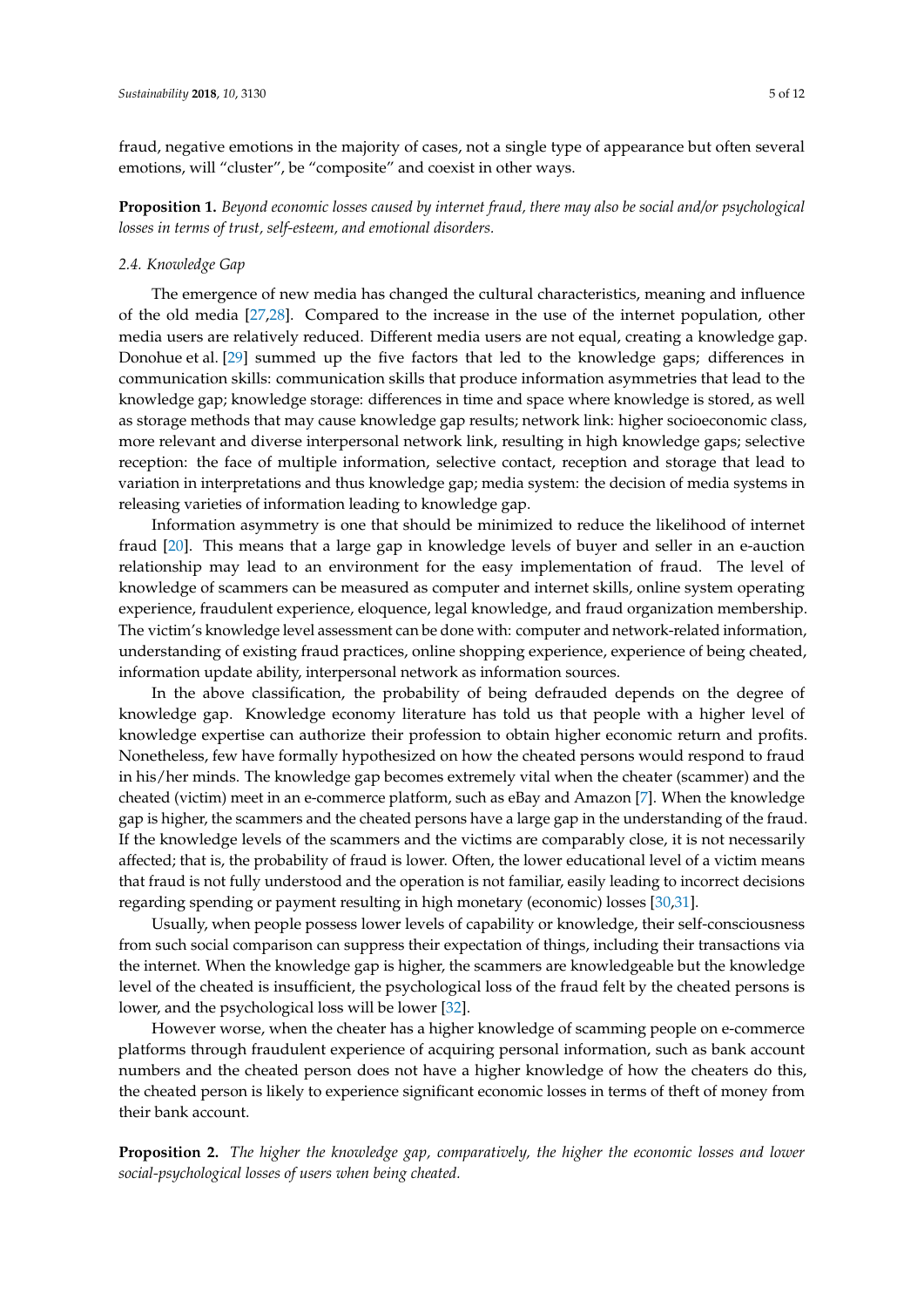# *2.5. Perceived Platform Characteristics*

Chung and Young [\[33\]](#page-11-5) surveyed 602 Korean consumers using an online bookstore to develop a model that suggests that general online shoppers believe that there are five key elements that will affect the commitment to the site platform, respectively: user interface quality: the system design, operation sequence and easy to search for product service information, so that consumers can browse easily; product information quality: the product attributes, real-time product information, adequate production so that consumers can choose and described with the physical goods must be consistent; service information quality: including membership information, problem forum, order and delivery and promotion; security: online payment security and reliability and confidentiality and related user authentication, information and transaction security; website platform reputation: the company's own additional information, such as: corporate image, reputation. Generally, academic studies would consider these following dimensions summarize platform quality.

- 1. Network security. Freehill, Hollingdale and Page pointed out in a survey in 2000 that most consumers believe that personal internet information cannot be guaranteed, so the development of e-commerce is difficult. The report points out that 18% of the site platform has the option of providing privacy protection for users, 12% of the website platform has a statement of its privacy to the user, and only 6% of the site platform employs external reviewers View the relevant standards for privacy. As the platform operators give less attention to consumers engaged in e-commerce personal data confidential security issues, so consumers reduce their willingness to engage in online shopping.
- 2. Reliability of the network. The reliability of the network is mainly to explore the trustworthiness of the website characteristics. Turban, King, Lee, Warkentin and Chung [\[18\]](#page-10-17) pointed out that the average consumer believes that in e-commerce, consumer trust and consumer platform reliability are such that, in a risky situation, an individual who is trading is still willing to be in a position that may be lost by another individual's behavior, and define it as a state of mind of being willingness to engaging individuals to continue to interact to achieve the common goal. When the consumer chooses to trade through the web platform, the problem of information asymmetry [\[34\]](#page-11-6) is generated when the consumer cannot obtain the quality information of some of the goods, which will cause the transaction to be untrustworthy. Ganesan [\[22\]](#page-10-21) presents two facets of trust: 1. credibility (trustworthiness), trading partners can fulfill their commitments and intent to effectively implement the work and the degree of trustworthiness. 2. benevolence, the care of our partners is not only because of the motives of our interests, the goodwill of the heart, and even the willingness to sacrifice their interests. Morgan [\[35\]](#page-11-7) defines trust as "confidence in the reliability and integrity of trading partners." In a virtual path environment, online shoppers generally believe that trading with electronic retailers must be riskier than the physical world, so consumers must consider whether the commitment of the electronic retailer is reliable (trustworthiness). Thus, trust can be extended to "belief in the ability, reliability and security of the system in high-risk situations" [\[36\]](#page-11-8).
- 3. Network convenience. Gillett shows that the consumers believe that the biggest advantage of online shopping at home is convenience, if the order can be delivered safely, and that such delivery can save their time and energy [\[37,](#page-11-9)[38\]](#page-11-10). Burke [\[39\]](#page-11-11) points out that online shopping allows consumers to visit stores at any time, reduce transportation and parking problems, and save time waiting for payment. The study also found that convenience is the most often cited as a reason to shop online. Overall, the above characteristics in the minds of consumers can be re-aggregated as an indicator of an overall quality characteristics of a website.
- 4. There are many attributes of perceived website characteristics, among which the perceived quality and the behavior of website consumption are more closely related to the present article. The perceived quality of the site is defined as the experienced degree of quality that consumers perceive from the overall performance of the site.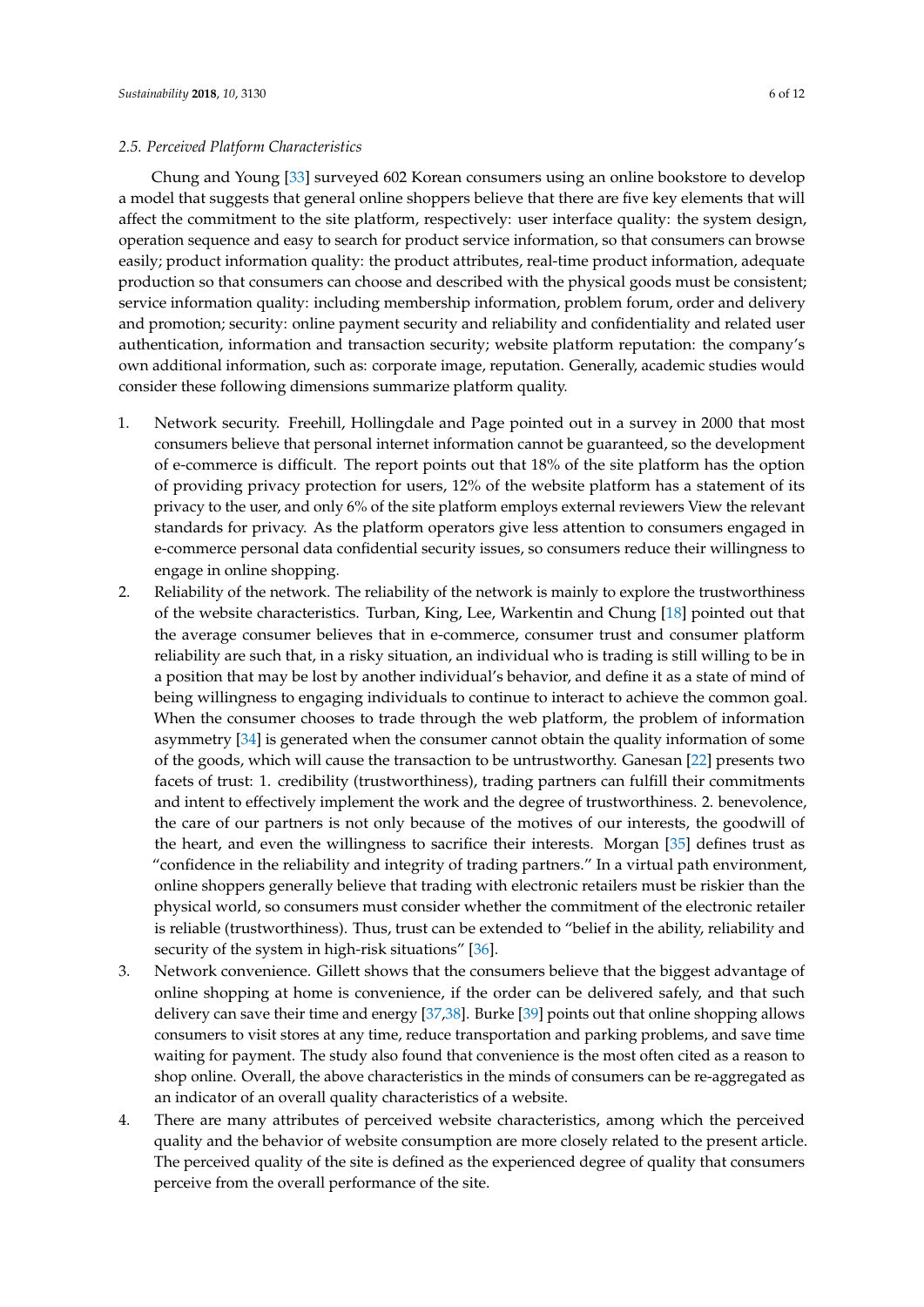- 5. The higher the maturity of the website, the higher the perceived quality of the website; instead, the more lacking practical experiences may lead to fraud events and judgement. When consumers perceive the quality of the site to be lower, there is a greater the likelihood of cyber-fraud, and the higher the money loss. When they perceive higher quality of the site, higher maturity, and resulting trust, emotional and self-esteem, there is a greater sense of loss when being cheated and the higher the loss of non-monetary fraud.
- 6. Cohen and Felson put forward the theory of daily activity, arguing that the following three elements must be aggregated in time and space [\[40\]](#page-11-12). Appropriate subject matter, being sufficient to curb the occurrence of a crime is not present; and having the ability and motives of the perpetrators. When the three conditions of polymerization, only the occurrence of criminal acts. Only the above conditions to take control, one can reduce crime. But the network fraud with WWW (World Wide Web) multimedia features has improved the affinity of the use of the network, so that the ability of the scammer to easily find the "right" subject for crime is increased. Only if one can improve the perceived quality and maturity of the site, meanwhile strengthening the user/customer psychological cognition, can the loss of money and non-monetary loss be effectively reduced and high network transaction quality achieved.

Tassabehji [\[41\]](#page-11-13) noted that perception is a vital dimension for understanding the influences of e-auction platform on the behaviors of users. One of the noteworthy merits of an e-auction platform as Tassabehji put it is to build good relationships between potential users (e.g., building a relationship of user organization to its suppliers). In such view, the characteristics of an e-auction platform may affect the social-psychological state of a user before, during the period, and especially after the fraud has happened. Perception is the external understanding of the human brain to the outside world as a whole. It organizes and explains our sensory information to such an outside environment. In cognitive science, it can also be a set of procedures, including access to sensory information, understanding of information, screening information, organizational information. Different from feeling, perception is reflected by the object of the various attributes and the relationship between the whole.

As a results, perception of an e-auction platform's quality can alter the expectations and responses of a user to the platform, and thus influence the dynamics of losses feeling in social and psychological dimensions. When the perceived quality is higher, it means that the quality of the design, procedures, and other characteristics of an e-auction platform is commonly and positively evaluated. Thus, it is obvious that such a platform would have less chance to cause very serious problem that leads to big economic losses when fraud happens. On the other hand, when the common perception of quality of users are high, they have higher expectation and standard of what the platform should do to prevent internet fraud. When internet frauds somehow do happen, they have greater level of social (e.g., trust) and psychological (e.g., confidence) losses.

**Proposition 3.** *The higher the website quality, comparatively the lower the economic losses and higher social-psychological losses of users when being cheated.*

#### *2.6. Risk Management*

Crisis is a situation in which individuals, groups, or organizations cannot deal with normal procedures because of sudden change [\[42\]](#page-11-14). When there is platform crisis, the website will fall into a situation of confusion and anxiety. Different scholars have different opinions in the definition of the crisis. Lerbinger [\[43\]](#page-11-15) defines a crisis as a matter of a potential threat to the company's future profitability, growth, and even survival. In the author's definition, it has the following characteristics: first, managers must recognize the threat, and believe that this threat will hinder the company to develop the primary goal; second, it must be recognized that if no action is taken, the situation will worsen and be irreversible. Many scholars argue that the crisis has several characteristics that include: the emergence of favorable decisions under crisis, time constraints, the core of the coercive target, and the decision making in time constraints [\[44,](#page-11-16)[45\]](#page-11-17).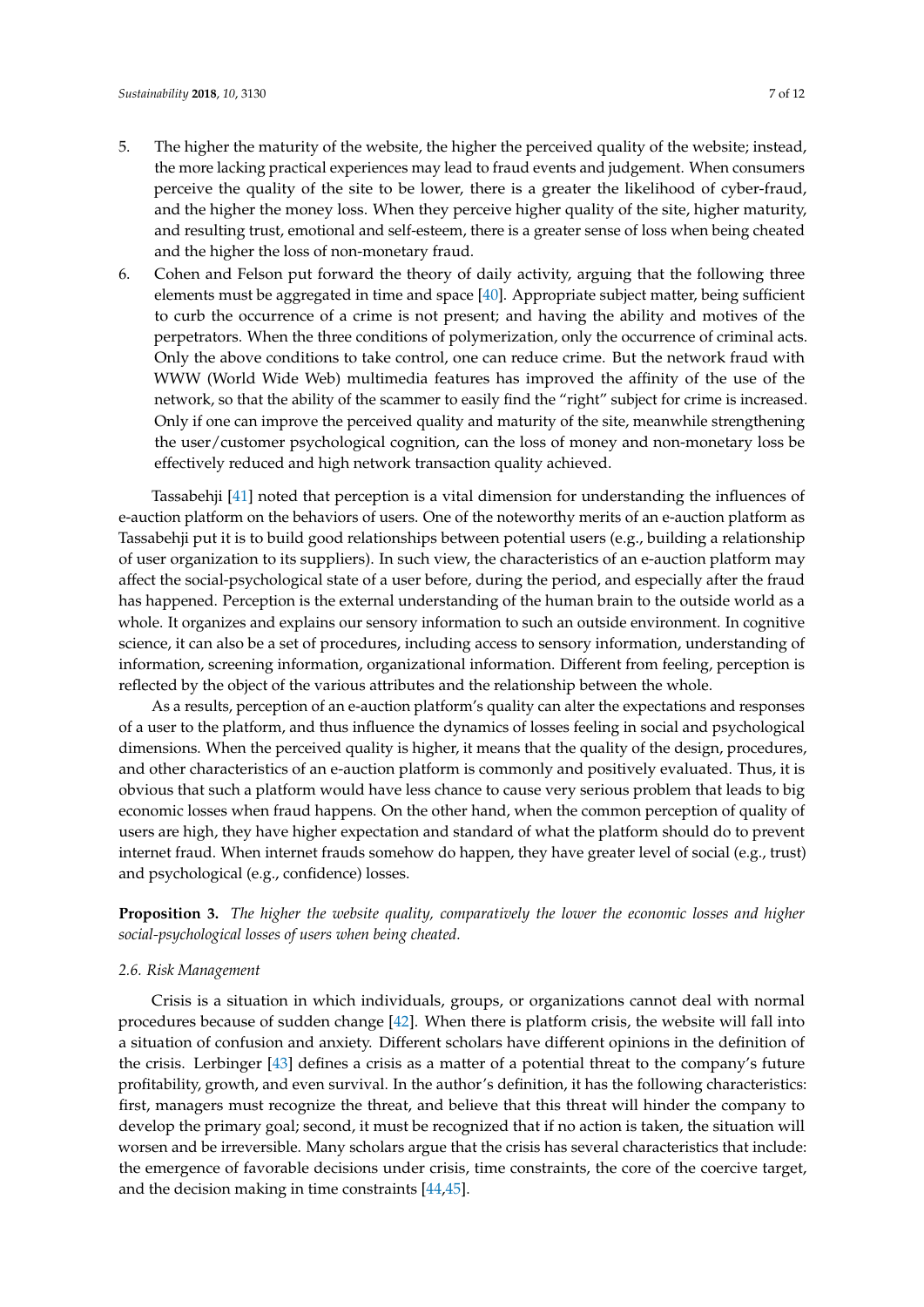There are many sources of crisis, and the angle and manner of the cut will be based on the study. Lerbinger classifies the crisis into seven major types: natural crises, technological crises, conflict crises, malicious crises, and management values-distorting crises, deceiving crises, and managing failures. Among them, innovation and technology to promote the human experience may cause more crisis than natural disasters. For example: improper operations in production lines can cause industrial accidents, computer viruses, hackers invasion, theft of information, etc. (that is, a computer application crisis) and will cause great losses.

Boyd [\[46\]](#page-11-18) states that the perceived platform characteristics that have been discussed, including network security, reliability of network and network convenience are extremely important in determining how the online users of e-commerce auction websites such as EBay and Amazon perceive them. If the websites have a reliable network security, the users are more likely to perceive it is safe to give it its personal information like a bank account number [\[47\]](#page-11-19). However, if the opposite is true, the perception of these users will change because they will perceive their money will be stolen by hackers. The effect of this as shown above will be a greater level of losses both in trust and confidence.

Gavish and Tucci [\[20\]](#page-10-19) found that insurance policy specifically offered for e-auction activities may facilitate consumer willingness to trust in the e-auction. Reading and knowing the insurance policy does not lead the consumers to misunderstand and assume 100% safety but would help them to be 'prepared' for potential risk. Put differently, an insurance policy not only urges the platform (i.e., the insurance provider) to more actively monitor for and prevent from potential fraud activity (thus can minimize economic losses), it also increases consumers' psychological readiness if fraud is happening.

The seven major types of risk in management that have been mentioned show that operating an e-commerce auction website is not an easy task; rather, it is a difficult one that takes in a lot of considerations. A good example that has been mentioned is the improper operations in production lines. They may include but are not limited to computer viruses, theft of information, and invasion of hackers who have malicious intent such as stealing personal information like bank account numbers [\[48\]](#page-11-20). Therefore, a lot of care needs to be taken by the managers who operate e-commerce auction websites such as EBay and Amazon in order to minimize risks associated with online technology.

**Proposition 4.** *When there is better risk management implemented by the website, both the economic and social-psychological losses caused by fraud would be lower.*

#### *2.7. Differentiated Losses and E-Auction Sustainability*

As this paper separates different dimensions of losses caused by fraud in e-auction services, it is argued that the interactive effects of these different losses may affect e-auction sustainability. Specifically, we argue that, as compared to one sort loss situation, multiple losses in different dimension may cause larger, negative development for sustainable e-auction. Gavish and Tucci [\[20\]](#page-10-19) have noted that fraud in an e-auction business can lead to harmful results with multiple dimensions of consumer consequences due to network externality. When consumers perceived that there is potential danger of being cheated in the process of auction and potential losses are likely, fewer would be willing to continue using the e-auction services, leading to even fewer consumers maintained in the e-auction platform.

It is apparent that sustainability of e-auction websites such as EBay and Amazon depends heavily on the perceptions of consumers in the community. Boyd [\[46\]](#page-11-18) addresses this issue of the perceptions of consumers in the community. He claims that these websites, especially EBay, depend heavily on the foundation of trust between themselves and their users. If their users feel that there is no trust because of fraudulent behaviors, including the selling of personal information and stealing of people's money through their bank account numbers, their business model becomes extremely unsustainable and, thus, they stand a higher chance of losing a lot of money. Therefore, e-auction websites' focus needs to be on sustainability more than profit.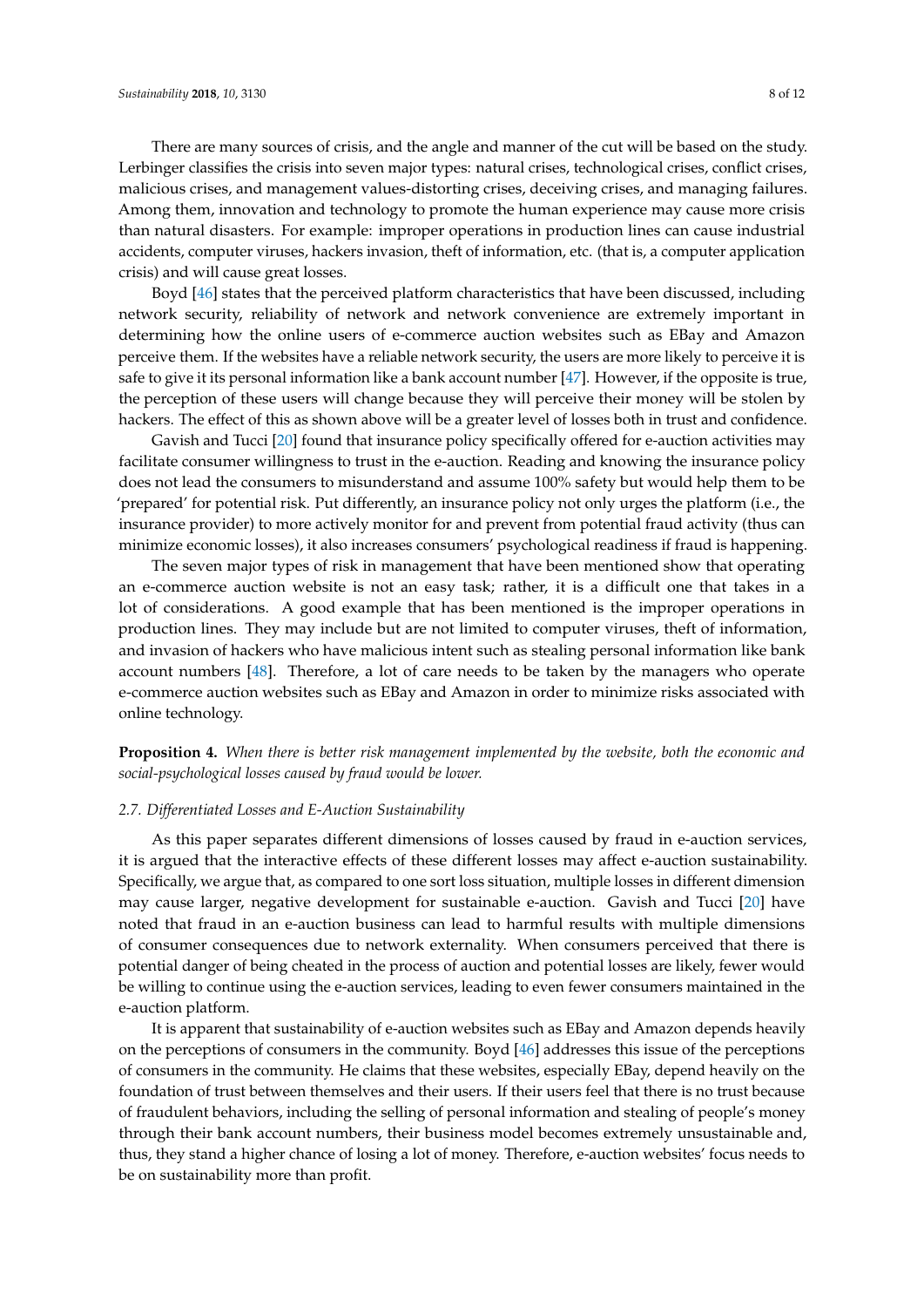**Proposition 5.** *Different dimensions of fraud-caused losses can magnify the effects ofeach other to generate network (dis)externality and damage e-auction sustainability.*

# **3. Theoretical Implications**

The implications of a knowledge gap are numerous. When the knowledge gap between the cheater (scammer) and the cheated (victim) widens; that is, when the cheater, for example, sells defective products to the cheated, there will be an economic loss [\[7\]](#page-10-6). However, beyond the loss of money, the cheated may experience psychological losses such as a lack of trust of the e-commerce auction website.

The implications of perceived platform characteristics, including network security, reliability of the network and network convenience are insightful. When a user is cheated, for example, after the purchase a product from a website that is perceived to be of good quality with a good network and they do not receive it, the user is more likely to suffer economic losses, especially if the product is expensive [\[46\]](#page-11-18).

The implications of the risks that managers experience when operating an e-commerce auction websites are discerning. When a user on a lowly ranked e-commerce auction website experiences losses in money due to fraud caused by computer viruses or invasion by hackers; that user is less likely to suffer huge economic and social-psychological losses [\[47\]](#page-11-19).

The implications of not having a sustainable e-commerce auction website are several. Since these websites depend heavily on the foundation of trust between their users and themselves, an activity that is viewed by the user to be inspiring a lack of trust such as stealing of people's money through their bank accounts and selling of personal information may result in a business model that is not sustainable [\[48\]](#page-11-20).

## **4. Practical Suggestions**

Our first argument clarifies that there may be non-economic losses from e-auction fraud. Although such an argument seems to be self-evident, few works of literature have focused on the comparative discussion. Such a discussion urges practitioners of e-auctions (i.e., both the websites and the users) to pay more attention to the potential social-psychological losses caused by fraud. A suggestion for the websites (i.e., the service providers) should be that they are more committed to post-fraud analysis that may gain critical information of the non-economic losses from the cheated customers. For example, a survey may be sent to the cheated users to assess their social-psychological losses, and thus offer possible make-up to retain their trust in the website. For the users, ex ante preparation for preventing a potential fraud event, as well as ex post adjustment for social and/or psychological dissonance, should both be understood and treated as necessary procedures when enjoying e-auction convenience.

More specifically, the three propositions of comparative effects of antecedent factors on different losses may offer suggestions for practices. First, we have argued that the higher the knowledge gap, comparatively there would be higher economic losses and lower social-psychological losses of users when being cheated. It is suggested to both the websites and their users that they continuously level up their technological and managerial knowledge of e-auctions to prevent a gap in knowledge level between them and the fraudsters. Practically, the websites and their users should become the mutual learning counterparts of each other—the websites constantly offer useful knowledge to their users *and* the users constantly contribute practical feedback to the websites. Second, we have argued that the higher the website quality, comparatively there would be lower economic losses and higher social-psychological losses of users when being cheated. We suggest that both the website and their users may not ignore the possibility of any fraud intention given a high level of quality. Messages and designs for preventing fraud are never "too much"; however, a high level of quality of a website is. Third, we have argued that when there is better risk management implemented by the website, both the economic and social-psychological losses caused by fraud would be lower. Users should support the website to implement good risk prevention solutions even those solutions might charge some fees.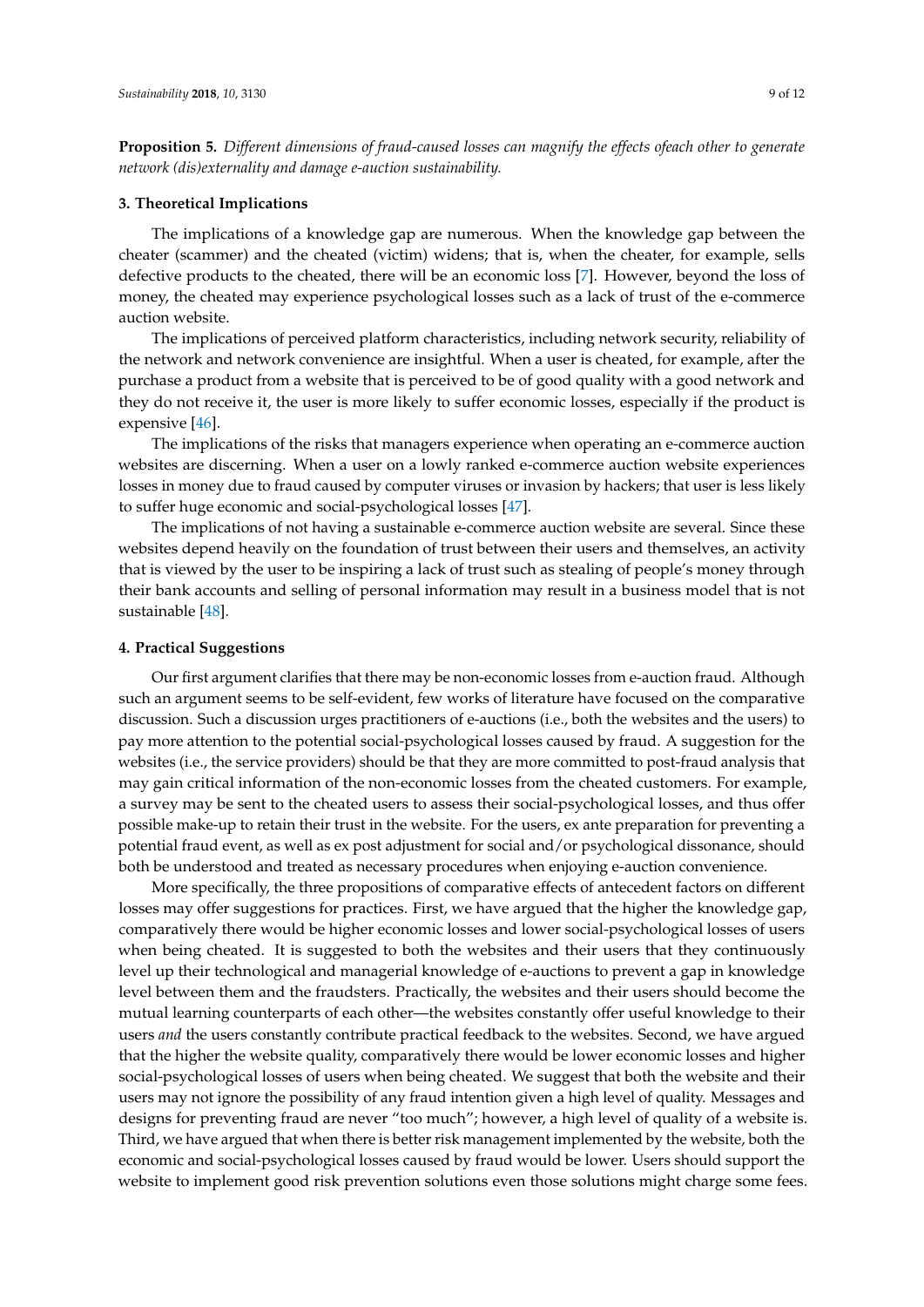At least, like the damage insurance options in the cellphone industry as an instance, risk management solutions for fraud may become a service option that websites offer to their users to choose from.

Sustainable e-business is an ultimate goal for nearly every website. Our discussions offered a clear guideline for an e-auction website about what dimensions to invest in pre- and post-auction fraud stages to minimize both economic and non-economic losses. Sustainability can only be realized when a trust is established between a user and an e-commerce auction website. Therefore, a good suggestion will be for the e-commerce auction websites to inspire trust by putting in place measures that strengthen the aforementioned mechanisms of knowledge gap shortening, website quality improvement, and risk management soundness.

#### **5. Conclusions**

Information technology could bring competitive advantages if utilized well [\[49\]](#page-11-21). However, if misused, negative outcomes that may be even beyond the imagination could be harmful to users. Internet-based fraud in e-auction context is an important context to illustrate the aforementioned argument. This perspective article logically discusses the issue of social-psychological losses of internet fraud victims, as well as the antecedents that lead to economic versus social-psychological losses from individual and dyadic levels of analyses. We contribute by arguing that social-psychological losses are as equally important as the economic losses, academically and practically. We also argue that the leading factors to these losses can stand beyond an individual level of analysis, but to a dyadic level, because the nature of the internet fraud behavior is interactive.

Academic implications follow. First, the victims' perceptions of the website can determine the expectation level of the transactions completed via the site. That is, whether the website's objective quality is good or not, the users' perception has a dominant influence on the level of quality standard he sets regarding the transactions he is going to make. Future studies can try to explore other perceptual factors that can affect the setting of quality level (and thus can influence the results in social-psychological losses). Second, we have logically proposed that the gap between the cheater and the victim's dispositional traits, especially those professional ones, such as the knowledge gap we discussed here, can lead to tensions between economic and social-psychological losses. While some factors may lead to low economic losses, others may lead to high social-psychological losses. More research can be conducted into the cheater-cheated distance in other different dimensions (e.g., owned resources, social supports, status, etc.), and what can resolve the tensions between economic and social-psychological losses. Third, research can go further to other levels of analyses, such as the group level or group-against-group level (e.g., a group of cheater committing fraud onto a group of victims), to explore more phenomenological possibilities.

Our discussions lead to the following suggestions of practices. First, internet firms can decrease potential monetary and non-monetary losses for users by simultaneously improving users' website quality perception and strengthening risk management (and even prevention) solutions. Second, internet firms or platforms need to pay attention to the make-up for social-psychological losses, in addition to economic ones. From time to time, the corporate image left to the internet fraud victims can endure longer if the image is formed more by social-psychological memory than monetary loss. From a customer relationship management perspective, the losses due to social-psychological factors may demand more time and effort to recover from.

**Author Contributions:** X.Z. was the major author for the first draft; F.-S.T. is responsible for the development of propositions and was in charge of completing revision and re-submission; C.-C.L. and Y.-F.C. articulated the Conclusion and Implications.

**Funding:** The paper was partially sponsored by Business Administration Disciplines of Huaiyin Institute of Technology.

**Acknowledgments:** This paper is partially supported by the Business Administration Discipline of Huaiyin Institute of Technology.

**Conflicts of Interest:** The authors declare no conflict of interest.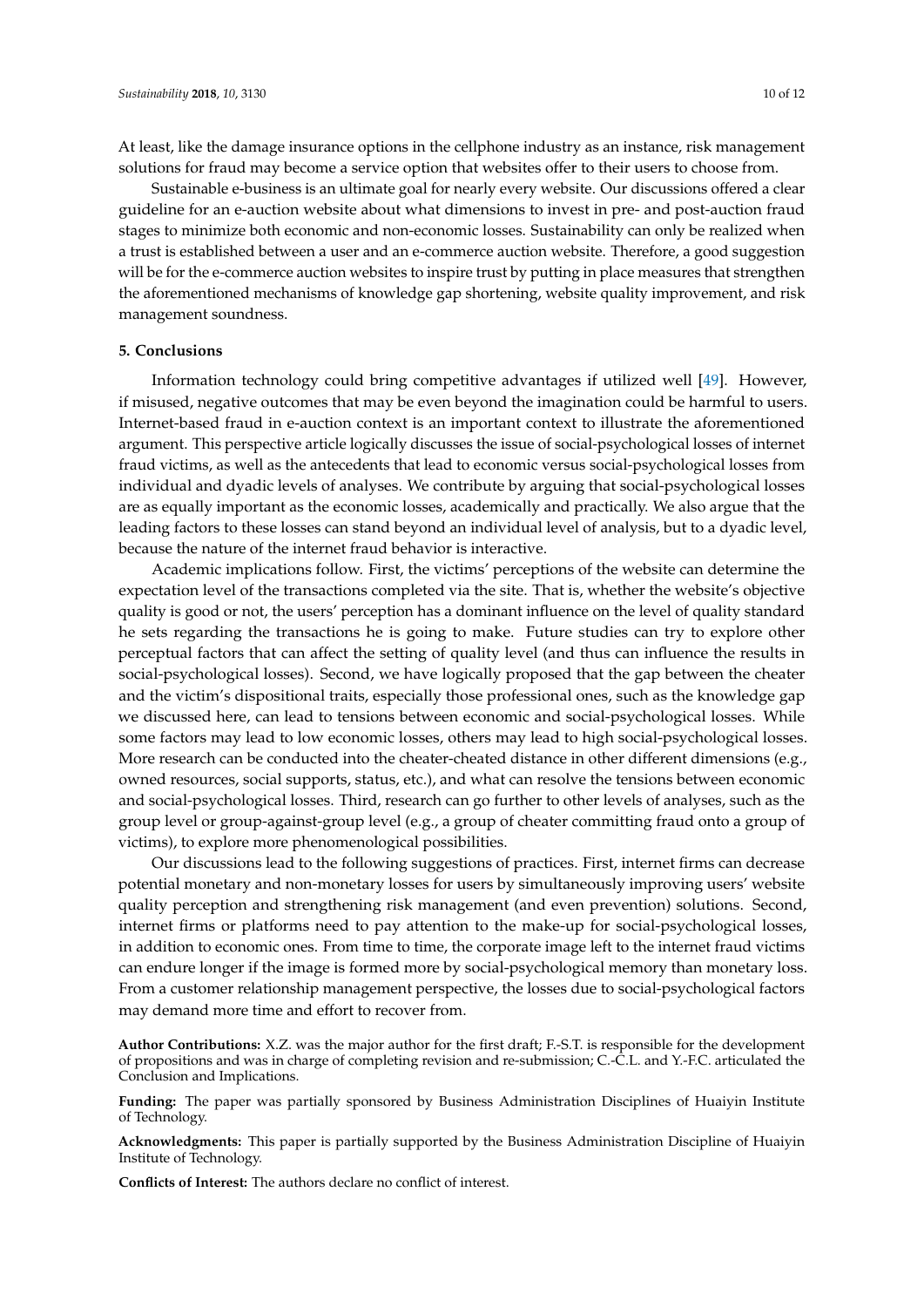# **References**

- <span id="page-10-0"></span>1. Mahadevan, M. Business Models for Internet-Based E-Commerce: An Anatomy. *Regents Univ. Calif. CMR* **2000**, *42*, 55–69. [\[CrossRef\]](http://dx.doi.org/10.2307/41166053)
- <span id="page-10-1"></span>2. Tu, C.-C.; Fang, K.; Lin, C.-Y. Perceived Ease of Use, Trust, and Satisfaction as Determinants of Loyalty in e-Auction Marketplace. *J. Comput.* **2012**, *7*, 645–652. [\[CrossRef\]](http://dx.doi.org/10.4304/jcp.7.3.645-652)
- <span id="page-10-2"></span>3. Gregg, D.G.; Scott, J.E. The Role of Reputation Systems in Reducing On-Line Auction Fraud. *Int. J. Electron. Commer.* **2006**, *10*, 95–120. [\[CrossRef\]](http://dx.doi.org/10.2753/JEC1086-4415100304)
- <span id="page-10-3"></span>4. Utz, S.; Matzat, U.; Snijders, C. On-line Reputation Systems: The Effects of Feedback Comments and Reactions on Building and Rebuilding Trust in On-line Auctions. *Int. J. Electron. Commer.* **2009**, *13*, 95–118. [\[CrossRef\]](http://dx.doi.org/10.2753/JEC1086-4415130304)
- <span id="page-10-4"></span>5. Lu, J.; Wang, L.Z.; Yu, C.S.; Wu, J.-Y. E-auction web assessment model in China. *Electron. Commer. Res.* **2009**, *9*, 149–172. [\[CrossRef\]](http://dx.doi.org/10.1007/s10660-009-9033-5)
- <span id="page-10-5"></span>6. Mpinganjira, M. *Risk Management, Trust and Repeat Online Shopping Intentions: A South African Perspective*; IGI Global: Hershey, PA, USA, 2015. [\[CrossRef\]](http://dx.doi.org/10.4018/978-1-4666-8459-1.ch014)
- <span id="page-10-6"></span>7. Gregg, D.G.; Scott, J.E. A Typology of Complaints AboutEbay Sellers. *Commun. ACM* **2008**, *51*, 69–74. [\[CrossRef\]](http://dx.doi.org/10.1145/1330311.1330326)
- <span id="page-10-7"></span>8. Van Heck, E.; Ribbers, P.M. Experiences with Electronic Auctions in the Dutch Flower Industry. *Electron. Mark.* **1997**, *7*, 29–34. [\[CrossRef\]](http://dx.doi.org/10.1080/10196789700000046)
- <span id="page-10-8"></span>9. Beam, C.; Segev, A. *Auctions on the Internet: A Field Study*; CMIT Working Paper; 98-WP-1032; Fisher Center for Management and Information Technology, Walter A. Haas School of Business, University of California, Berkeley: Berkeley, CA, USA, 1998.
- <span id="page-10-9"></span>10. Forsythe, S.M.; Shi, B. Consumer patronage and risk perceptions in Internet shopping. *J. Bus. Res.* **2003**, *56*, 867–875. [\[CrossRef\]](http://dx.doi.org/10.1016/S0148-2963(01)00273-9)
- <span id="page-10-10"></span>11. Mcquitty, S.; Peterson, R.T. Selling home entertainment on the Internet: an overview of a dynamic marketplace. *J. Consum. Mark.* **2000**, *17*, 233–248. [\[CrossRef\]](http://dx.doi.org/10.1108/07363760010329229)
- <span id="page-10-11"></span>12. Huang, W.Y.; Schrank, H.; Dubinsky, A.J. Effect of brand name on consumers' risk perceptions of online shopping. *J. Consum. Behav.* **2004**, *4*, 40–50. [\[CrossRef\]](http://dx.doi.org/10.1002/cb.156)
- <span id="page-10-12"></span>13. Klein, S.; O'Keefe, M. The Impact of the Web on Auctions: Some Empirical Evidence and Theoretical Considerations. *Int. J. Electron. Commer.* **1999**, *3*, 7–20. [\[CrossRef\]](http://dx.doi.org/10.1080/10864415.1999.11518338)
- <span id="page-10-13"></span>14. Segev, A.; Gebauger, J.; Beam, C. *Procurement in the Internet Age-Current Practices and Emerging Trends (Results from a Field Study)*; CMIT Working Paper; Fisher Center for Management and Information Technology, Walter A. Haas School of Business, University of California, Berkeley: Berkeley, CA, USA, 1998; pp. 7–92.
- <span id="page-10-14"></span>15. Shin, J.; Park, Y. On the creation and evaluation of e-business model variants: The case of auction. *Ind. Mark. Manag.* **2009**, *38*, 324–337. [\[CrossRef\]](http://dx.doi.org/10.1016/j.indmarman.2007.06.017)
- <span id="page-10-15"></span>16. Krasnokutskaya, E. Identification and Estimation of Auction Models with Unobserved Heterogeneity. *Rev. Econ. Stud.* **2011**, *78*, 293–327. [\[CrossRef\]](http://dx.doi.org/10.1093/restud/rdq004)
- <span id="page-10-16"></span>17. Lee, H.G. Do electronic marketplaces lower the price of goods? *Commun. ACM* **1998**, *41*, 73–80. [\[CrossRef\]](http://dx.doi.org/10.1145/268092.268122)
- <span id="page-10-17"></span>18. Turban, E.; King, D.; Lee, J.; Warkentin, M.; Chung, H.M. *Electronic Commerce: A Managerial Perspective*, 2nd ed.; Prentice Hall: Upper Saddle, NJ, USA, 2002.
- <span id="page-10-18"></span>19. Noufidali, V.; Thomas, J.S.; Jose, F.A. E-Auction Frauds—A Survey. *Int. J. Comput. Appl.* **2013**, *61*, 41–45.
- <span id="page-10-19"></span>20. Gavish, B.; Tucci, C. Reducing Internet auction fraud. *Commun. ACM* **2008**, *51*, 89–97. [\[CrossRef\]](http://dx.doi.org/10.1145/1342327.1342343)
- <span id="page-10-20"></span>21. Luhmann, N. *Trust and Power*; John Wiley & Sons: Hoboken, NJ, USA, 1979.
- <span id="page-10-21"></span>22. Ganesan, S. Determinants of long-term orientation in buyer-seller relationships. *J. Mark.* **1994**, *58*, 1–19. [\[CrossRef\]](http://dx.doi.org/10.2307/1252265)
- <span id="page-10-22"></span>23. Mayer, R.C.; Davis, J.H.; Schoorman, F.D. An Integrative Model of Organizational Trust. *Acad. Manag. Rev.* **1995**, *20*, 709–734. [\[CrossRef\]](http://dx.doi.org/10.5465/amr.1995.9508080335)
- <span id="page-10-23"></span>24. Burgard, A.; Schlembach, C. Frames of Fraud: A Qualitative Analysis of the Structure and Process of Victimization on the Internet. *Int. J. Cyber Criminol. (IJCC)* **2013**, *7*, 112–124.
- <span id="page-10-24"></span>25. Ellis, A. *Humanistic Psychotherapy*; McGraw-Hill: New York, NY, USA, 1979.
- <span id="page-10-25"></span>26. Lazarus, R.S.; Lazarus, B.N. *Passion and Reason: Making Sense of Our Emotions*; Oxford University Press: New York, NY, USA, 1994.
- <span id="page-10-26"></span>27. Meyrowitz, J. Multiple Media Literacies. *J. Commun.* **1998**, *48*, 96–108. [\[CrossRef\]](http://dx.doi.org/10.1111/j.1460-2466.1998.tb02740.x)